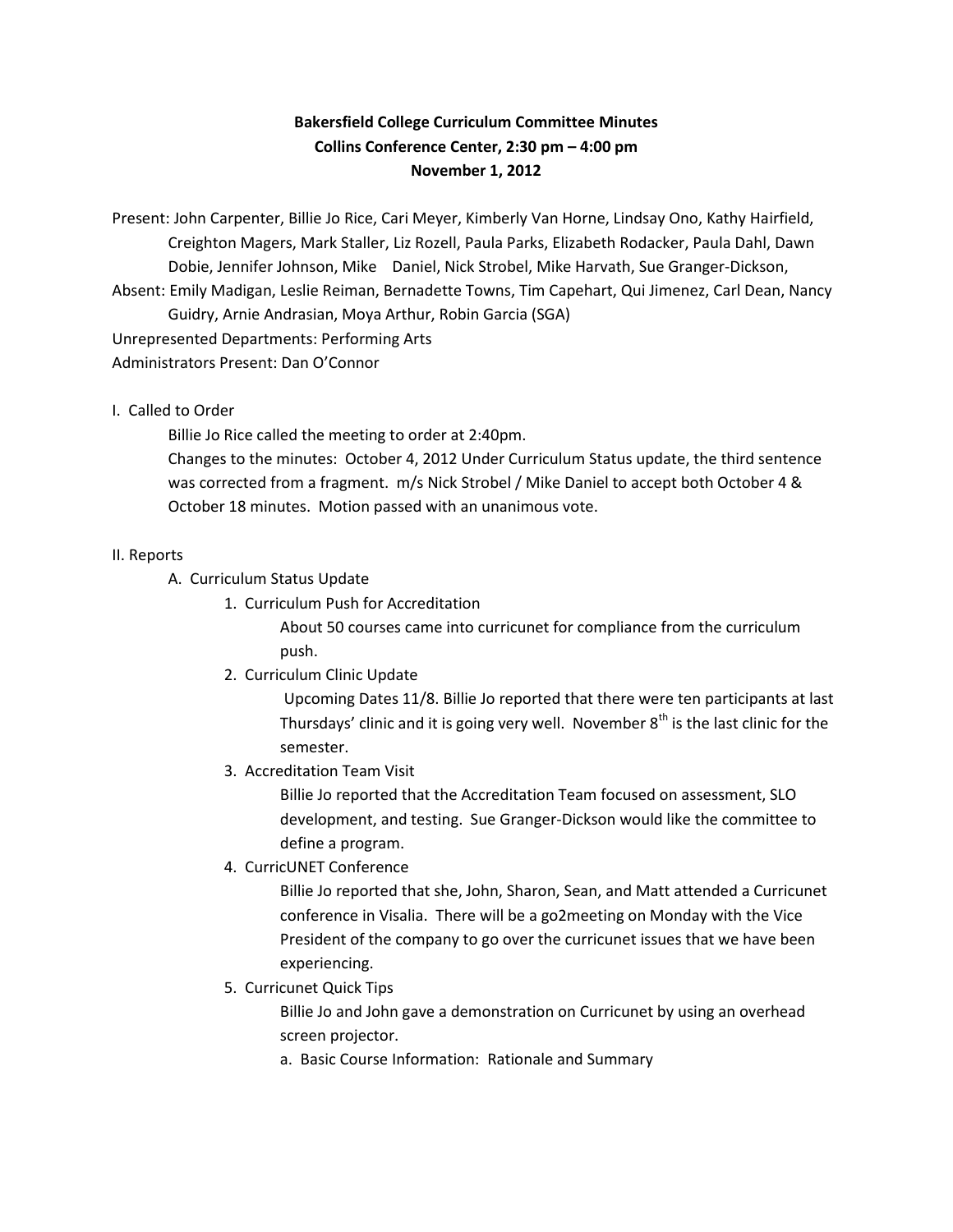All changes must be listed and rationalized. Examples of rationale include things like revising course per title 5 requirements, adding "change" is made to aid student success.

b. Topical Outline: Time

You must have a time element on the outline ie. weeks or a percent of time. Do not make a reference to a midterm or final exam. The instructors that teach that course are responsible for following the outline.

c. Conditions of Enrollment: Content Review

"Content Review" listed under conditions of enrollment means that you have to add it under "attached file".

Remember any change to the Condition of Enrollment must be listed under the "Basic Course Information Proposal" and a justification must be given.

It is helpful when the originator enter that they fixed a problem, so the course can be re-reviewed.

d. Attached Files: Assignment demonstrating critical thinking

Courses must have example of critical thinking for every class (title 5 compliance).

Jennifer Johnson told the co-chairs (Billie Jo & John) they are doing an outstanding job.

### B. Articulation Officer

Sue Granger – Dickson reported on CSU Gen Ed courses. She stated that it is a two step process to obtain the IGETC approval. The course must be a UC transferable course. Look at the IGETC standards as they are updated every year; the latest version is June 2012. They are looking for analysis and critical thinking. IGETC standards can be found using Google.

### III. Proposed Courses for Approval

Nick posed a question regarding CSU transferable courses. Sue informed us that courses #1 – 49 are CSU transferable. If under "local program applicability" no CSU's are listed, then the catalog will reflect that it is elective credit only. If there is at least 1 CSU listed, the course is CSU transferable. If CSU is not listed, the correct number of the course should be 50 or higher. John stated at the Curriculum Institute he learned that the state standard was to only have 1 CSU course listed to be CSU transferable. Sue said that if Bakersfield College gives a course a number between 1 – 49, then by an informal agreement with the CSU system, it is CSU transferable, however, without identifying a corresponding or similar course within the CSU system, the course will be transferable as an elective only.

m/s Paula Dahl / Lindsay Ono to add PHED B50 (or for Sharon to change the number) contingent upon course revisions being made in Curricunet to the approval list and approve all the courses on the "Proposed Courses for Approval" list. Motion passed unanimously.

ARCH B55 - Residential Building Codes

CRIM B1 – Introduction to Criminal Justice